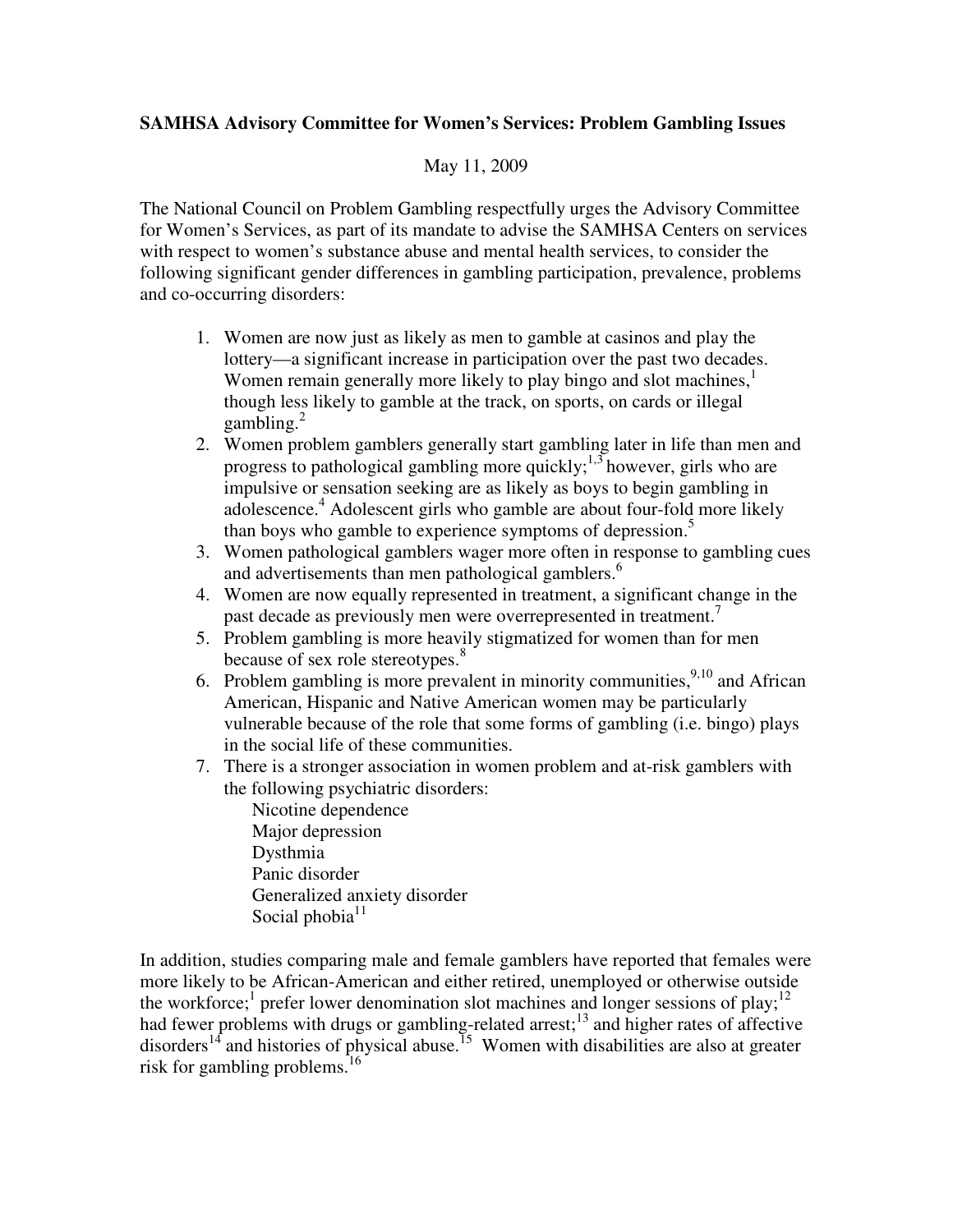## Overview of Problem Gambling

A majority of Americans, including women, gamble for entertainment. However, a percentage of those who gamble will experience adverse mental, physical, legal, and socio-economic consequences. A meta-analysis of prevalence studies in North America reported a past-year prevalence rates of pathological gambling in adults of 1.1% with an additional 2.8% of the population classified as problem gamblers in the past year.<sup>17</sup> The American Psychiatric Association defines pathological gambling as: "Persistent and recurrent maladaptive gambling behavior" that meets at least five of ten criteria.<sup>18</sup> The disorder is characterized by increasing preoccupation with gambling, a need to bet more money more frequently, restlessness or irritability when attempting to stop, "chasing" losses, and loss of control manifested by continuation of the gambling behavior in spite of mounting, serious, negative consequences.

In addition to the devastating financial losses adult problem gamblers face as a result of gambling, they are also five times more likely than non-problem gamblers to be alcohol dependent, four times more likely to abuse drugs, three times more likely to be depressed or to report an anxiety disorder and eight times more likely to have bipolar disorder.<sup>19</sup> In addition, problem gamblers report significantly elevated rates of tachycardia, angina, and cirrhosis.<sup>20</sup> Between 17% and 24% of members of Gamblers Anonymous and individuals in professional treatment for pathological gambling have attempted suicide,<sup>21</sup> and older adult problem gamblers cited a fear of suicide as a major reason for banning themselves from casinos. $22$ 

Compared to non-gamblers and individuals who gamble for entertainment, problem and pathological gamblers have higher rates of past-year receipt of unemployment and welfare benefits, bankruptcy, arrest, incarceration, divorce, poor or fair physical health, and mental health treatment.<sup>23</sup> The National Council on Problem Gambling estimates the social cost of gambling problems was \$6.7 billion in 2008, including job loss, bankruptcy and criminal justice costs.

It is imperative that specific services to prevent and treat women's gambling problems be incorporated into state health systems. Indeed, the strong association between problem gambling and multiple psychiatric disorders among women suggests that gambling problems are likely to impact the course and treatment of mood, anxiety and substance use disorders as well as the ability to sustain recovery over time. We therefore recommend that SAMHSA Centers develop problem gambling prevention and treatment services specifically for women.

The National Council on Problem Gambling is the advocate for programs and services to assist problem gamblers and their families. This brief compiled by NCPG Research Committee and staff.

National Council on Problem Gambling 730  $11<sup>th</sup>$  St, NW, Suite 601, Washington, DC 20001 www.ncpgambling.org 202.547.9204